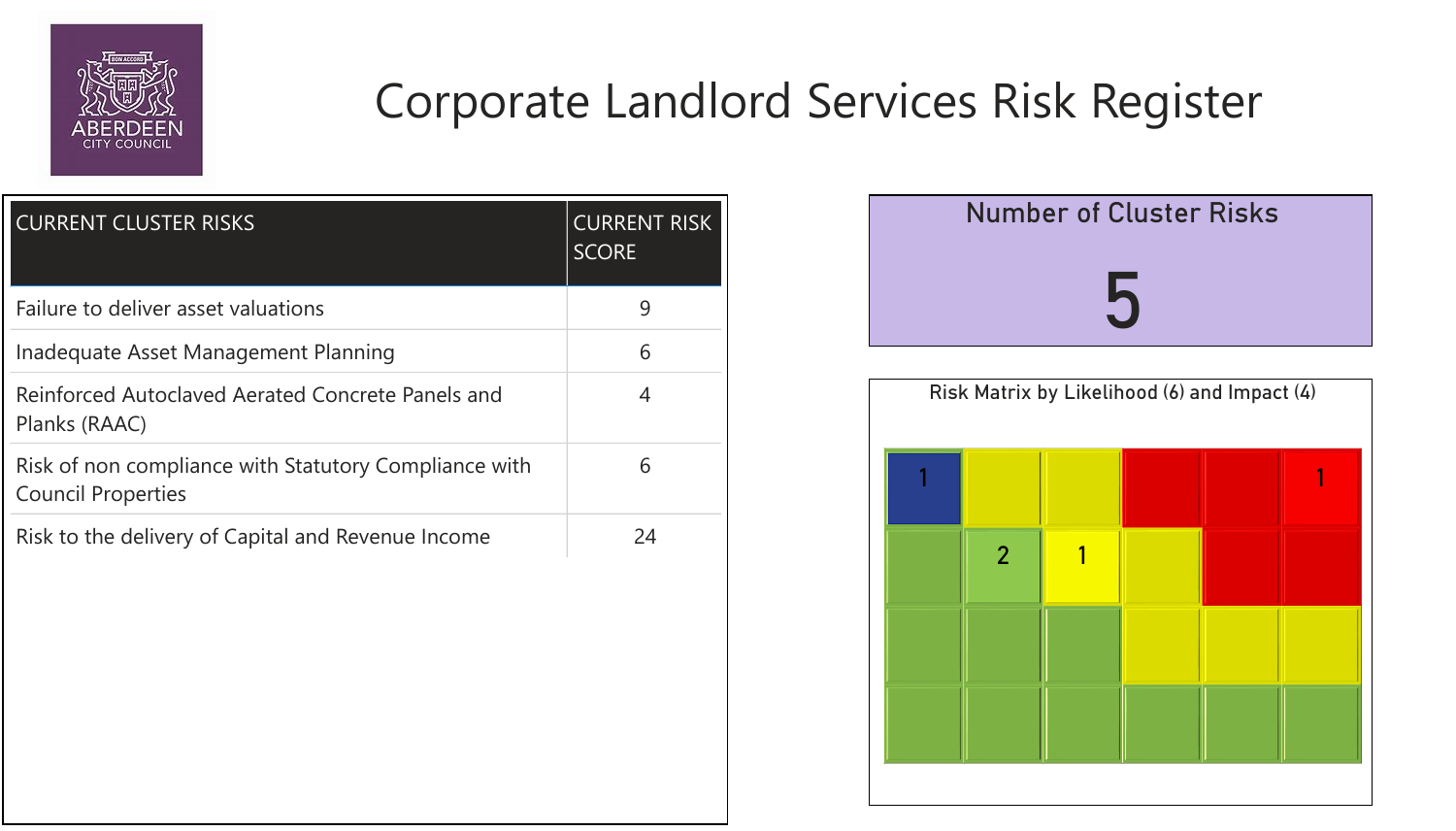

| <b>FUNCTION</b>                     | <b>CLUSTER</b>     | <b>RISK OWNER</b>                                                                                           | <b>RISK LEAD</b>      |                         |                                                                                                                    |                                              |                                        |                                     |                                     |                   |
|-------------------------------------|--------------------|-------------------------------------------------------------------------------------------------------------|-----------------------|-------------------------|--------------------------------------------------------------------------------------------------------------------|----------------------------------------------|----------------------------------------|-------------------------------------|-------------------------------------|-------------------|
| Resources                           | Corporate Landlord | Stephen Booth                                                                                               | <b>David Marshall</b> |                         |                                                                                                                    |                                              |                                        |                                     |                                     |                   |
|                                     |                    |                                                                                                             |                       |                         |                                                                                                                    |                                              |                                        |                                     |                                     |                   |
| <b>RISK TITLE</b>                   |                    | <b>RISK DESCRIPTION</b>                                                                                     |                       | <b>CONTROL ACTIONS</b>  |                                                                                                                    | <b>TARGET</b><br><b>RISK</b><br><b>SCORE</b> | <b>CURRENT</b><br><b>RISK</b><br>SCORE | <b>CURRENT</b><br><b>LIKELIHOOD</b> | <b>CURRENT TAR</b><br><b>IMPACT</b> | CON<br><b>DAT</b> |
| Failure to deliver asset valuations |                    | Risk of failure to complete the asset<br>valuation which is required for the<br>council financial accounts. |                       | vacant posts.           | Resource plan developed on annual basis although there are                                                         | 6                                            | 9                                      | $\overline{3}$                      |                                     | 30 N              |
|                                     |                    |                                                                                                             |                       |                         | Regular meetings with Finance Team.                                                                                |                                              |                                        |                                     |                                     |                   |
|                                     |                    |                                                                                                             |                       | Staff CPD and training. |                                                                                                                    |                                              |                                        |                                     |                                     |                   |
|                                     |                    |                                                                                                             |                       |                         | Options around alternative delivery models regularly reviewed.                                                     |                                              |                                        |                                     |                                     |                   |
|                                     |                    |                                                                                                             |                       |                         | There are currently a number of vacant posts within the team<br>which are being advertised without any applicants. |                                              |                                        |                                     |                                     |                   |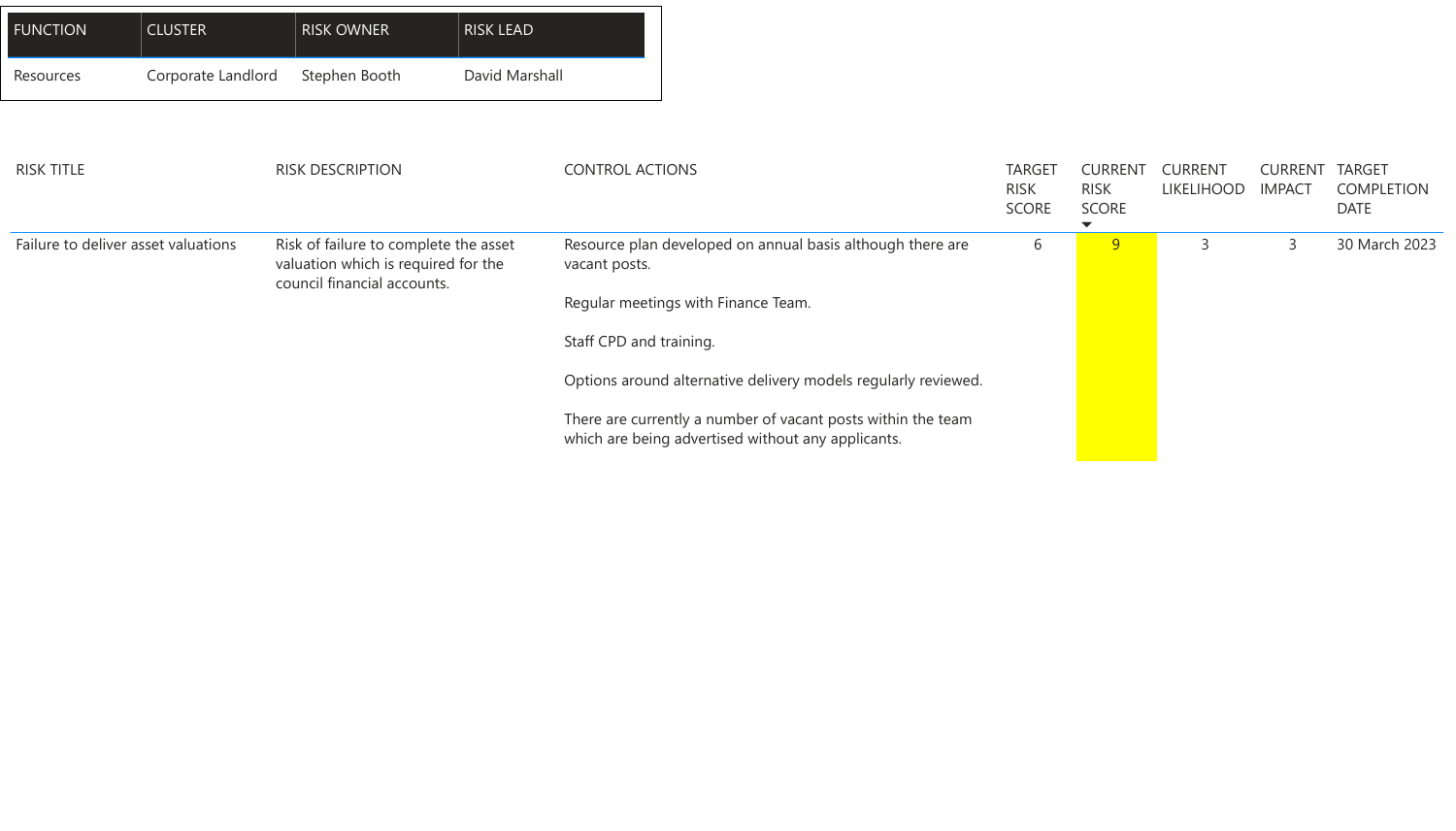| <b>FUNCTION</b>                                    | <b>CLUSTER</b>     | <b>RISK OWNER</b>                                                                                                                 | <b>RISK LEAD</b>       |                                              |                                                                                                                                                                      |                                     |                                 |                          |  |      |
|----------------------------------------------------|--------------------|-----------------------------------------------------------------------------------------------------------------------------------|------------------------|----------------------------------------------|----------------------------------------------------------------------------------------------------------------------------------------------------------------------|-------------------------------------|---------------------------------|--------------------------|--|------|
| Resources                                          | Corporate Landlord | Stephen Booth                                                                                                                     | David Marshall         |                                              |                                                                                                                                                                      |                                     |                                 |                          |  |      |
| <b>RISK TITLE</b><br><b>RISK DESCRIPTION</b>       |                    |                                                                                                                                   | <b>CONTROL ACTIONS</b> | <b>TARGET</b><br><b>RISK</b><br><b>SCORE</b> | <b>CURRENT</b><br><b>RISK</b><br><b>SCORE</b>                                                                                                                        | <b>CURRENT</b><br><b>LIKELIHOOD</b> | <b>CURRENT</b><br><b>IMPACT</b> | TAR<br>CON<br><b>DAT</b> |  |      |
| Inadequate Asset Management<br>Planning<br>robust. |                    | Risk that resources will not be allocated<br>appropriately and efficiently if asset<br>management plan is not in place and is not |                        |                                              | Better engagement with public sector partners and ALEO's.<br>Asset Management Teams pulled together under Corporate<br>Landlord in 2019. Awaiting revised structure. | $\overline{2}$                      | $\mathfrak b$                   |                          |  | 30 N |
|                                                    |                    |                                                                                                                                   |                        |                                              | Business cases around asset rationalisation.                                                                                                                         |                                     |                                 |                          |  |      |
|                                                    |                    |                                                                                                                                   |                        | Group.                                       | Programme being managed through Transformation                                                                                                                       |                                     |                                 |                          |  |      |
|                                                    |                    |                                                                                                                                   |                        | requirements.                                | Engagement with other Chief Officers on future and current                                                                                                           |                                     |                                 |                          |  |      |

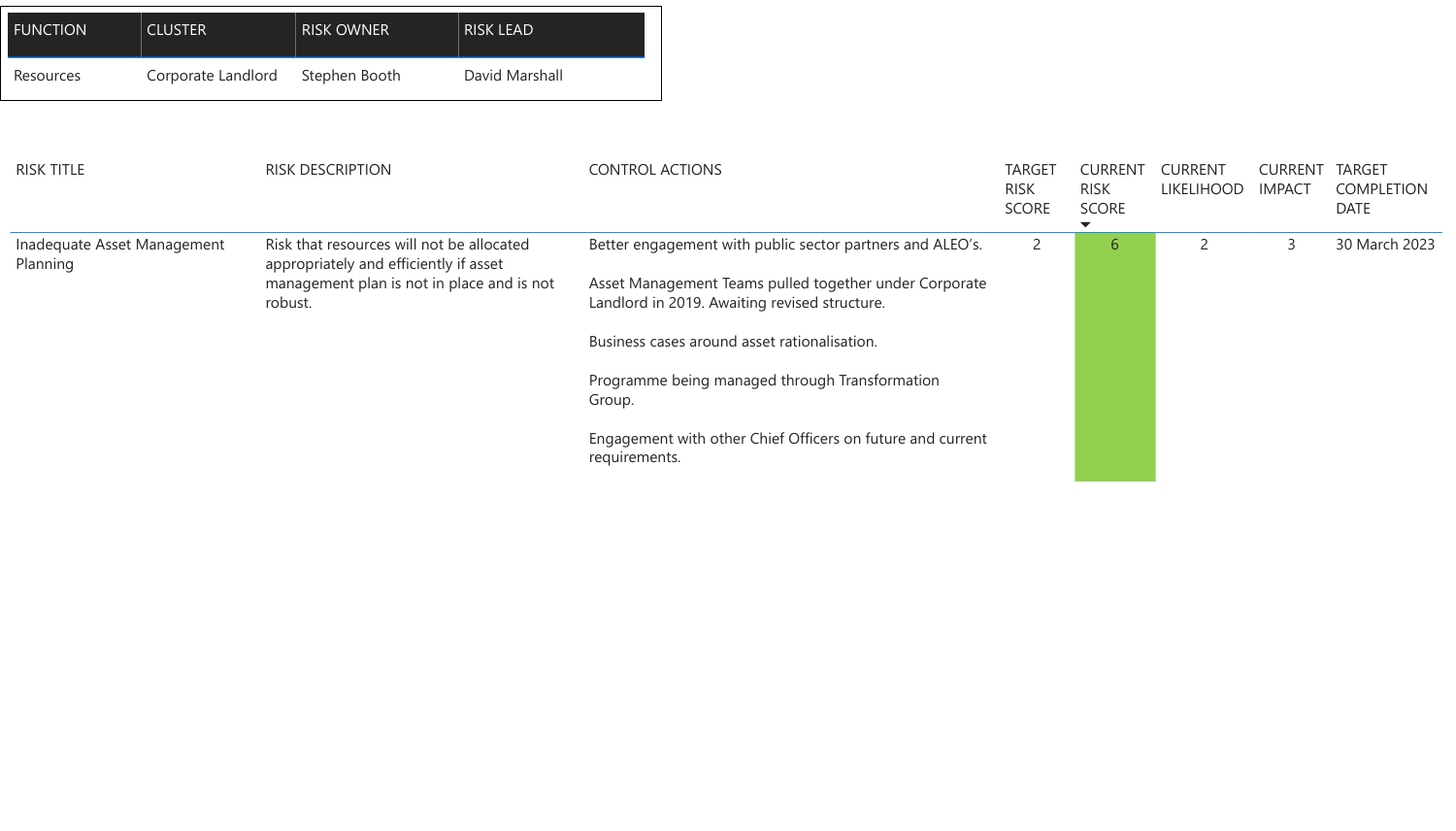| <b>FUNCTION</b>                                                                  | <b>CLUSTER</b>     | <b>RISK OWNER</b>                                                                                                                                                        | <b>RISK LEAD</b> |                        |                                                                                                                                                                       |                             |                             |                   |                |                           |
|----------------------------------------------------------------------------------|--------------------|--------------------------------------------------------------------------------------------------------------------------------------------------------------------------|------------------|------------------------|-----------------------------------------------------------------------------------------------------------------------------------------------------------------------|-----------------------------|-----------------------------|-------------------|----------------|---------------------------|
| Resources                                                                        | Corporate Landlord | Stephen Booth                                                                                                                                                            | David Marshall   |                        |                                                                                                                                                                       |                             |                             |                   |                |                           |
| <b>RISK TITLE</b>                                                                |                    | <b>RISK DESCRIPTION</b>                                                                                                                                                  |                  | <b>CONTROL ACTIONS</b> |                                                                                                                                                                       | <b>TARGET</b>               | <b>CURREN</b>               | CURRENT           | <b>CURREN</b>  | <b>TARG</b>               |
|                                                                                  |                    |                                                                                                                                                                          |                  |                        |                                                                                                                                                                       | <b>RISK</b><br><b>SCORE</b> | <b>RISK</b><br><b>SCORE</b> | <b>LIKELIHOOD</b> | <b>IMPACT</b>  | <b>COM</b><br><b>DATE</b> |
| <b>Reinforced Autoclaved Aerated</b><br><b>Concrete Panels and Planks (RAAC)</b> |                    | RAAC was a commonly used material in the<br>60's, 70's and early 80's. There have a small<br>number of incidents where roof planks have                                  |                  |                        | Carry out a desktop exercise to identify potential buildings<br>that may have RAAC.                                                                                   | $\overline{2}$              | $\overline{4}$              |                   | $\overline{4}$ | 31 O<br>2022              |
|                                                                                  |                    | failed leading to the collapse to elements of<br>the roof. RAAC has been confirmed as present<br>in a small number of buildings with others<br>requiring to be assessed. |                  |                        | Appoint Structural Engineer to carry out an initial<br>assessment of buildings identified. Structural Engineer and<br>Officers to agree detailed survey requirements. |                             |                             |                   |                |                           |
|                                                                                  |                    |                                                                                                                                                                          |                  |                        | Structural Engineer to carry out invasive testing as required<br>and provide recommendations for any work. ACC officers to<br>consider recommendations.               |                             |                             |                   |                |                           |

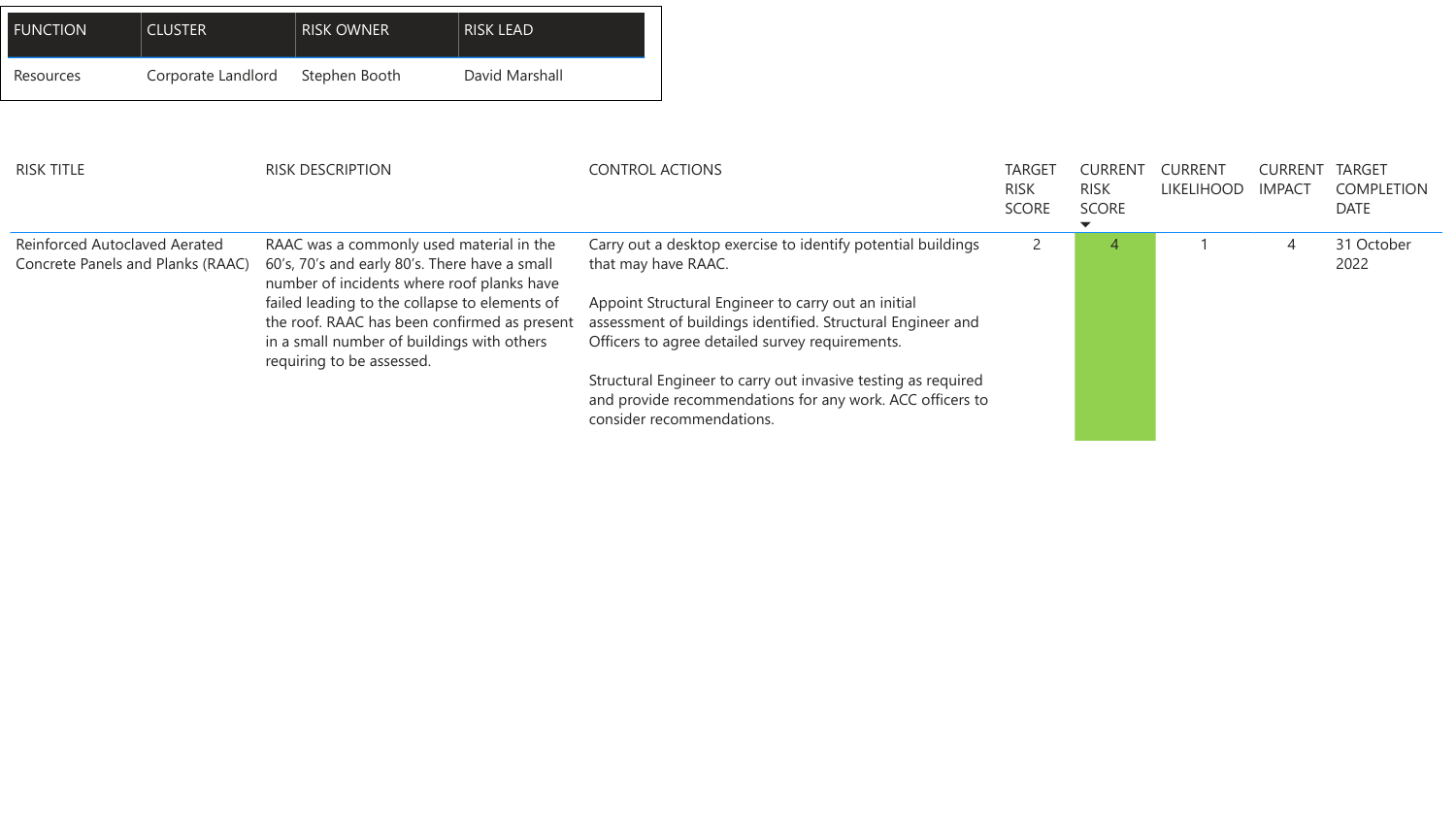| <b>FUNCTION</b>                           | <b>CLUSTER</b>     | <b>RISK OWNER</b>                                                                                                                                                                                                                                                                          | <b>RISK LEAD</b> |                                                                                                  |                                                                                                 |                                              |                                               |                                     |                                 |                                     |
|-------------------------------------------|--------------------|--------------------------------------------------------------------------------------------------------------------------------------------------------------------------------------------------------------------------------------------------------------------------------------------|------------------|--------------------------------------------------------------------------------------------------|-------------------------------------------------------------------------------------------------|----------------------------------------------|-----------------------------------------------|-------------------------------------|---------------------------------|-------------------------------------|
| Resources                                 | Corporate Landlord | Stephen Booth                                                                                                                                                                                                                                                                              | David Marshall   |                                                                                                  |                                                                                                 |                                              |                                               |                                     |                                 |                                     |
| <b>RISK TITLE</b>                         |                    | <b>RISK DESCRIPTION</b>                                                                                                                                                                                                                                                                    |                  | <b>CONTROL ACTIONS</b>                                                                           |                                                                                                 | <b>TARGET</b><br><b>RISK</b><br><b>SCORE</b> | <b>CURRENT</b><br><b>RISK</b><br><b>SCORE</b> | <b>CURRENT</b><br><b>LIKELIHOOD</b> | <b>CURRENT</b><br><b>IMPACT</b> | <b>TAF</b><br>CO<br>DA <sup>-</sup> |
| <b>Compliance with Council Properties</b> |                    | Risk of non compliance with Statutory The Council is required to safeguard its<br>employees and members of the public to<br>ensure their health and safety through<br>effective implementation of statutory<br>maintenance and compliance checks<br>such as asbestos management plans, gas |                  |                                                                                                  | Statutory compliance policy in place which defines roles,<br>responsibilities and arrangements. | 6                                            | 6                                             |                                     |                                 | 30                                  |
|                                           |                    |                                                                                                                                                                                                                                                                                            |                  | requirements.                                                                                    | Sufficient resource in place across the Council to fulfill legal                                |                                              |                                               |                                     |                                 |                                     |
|                                           |                    |                                                                                                                                                                                                                                                                                            |                  | safety certification, legionella testing etc. Regular management meetings to discuss compliance. |                                                                                                 |                                              |                                               |                                     |                                 |                                     |
|                                           |                    |                                                                                                                                                                                                                                                                                            |                  | compliance with contract.                                                                        | Regular monthly meetings with contractors to review                                             |                                              |                                               |                                     |                                 |                                     |
|                                           |                    |                                                                                                                                                                                                                                                                                            |                  |                                                                                                  | Suite of KPI's in some areas.                                                                   |                                              |                                               |                                     |                                 |                                     |